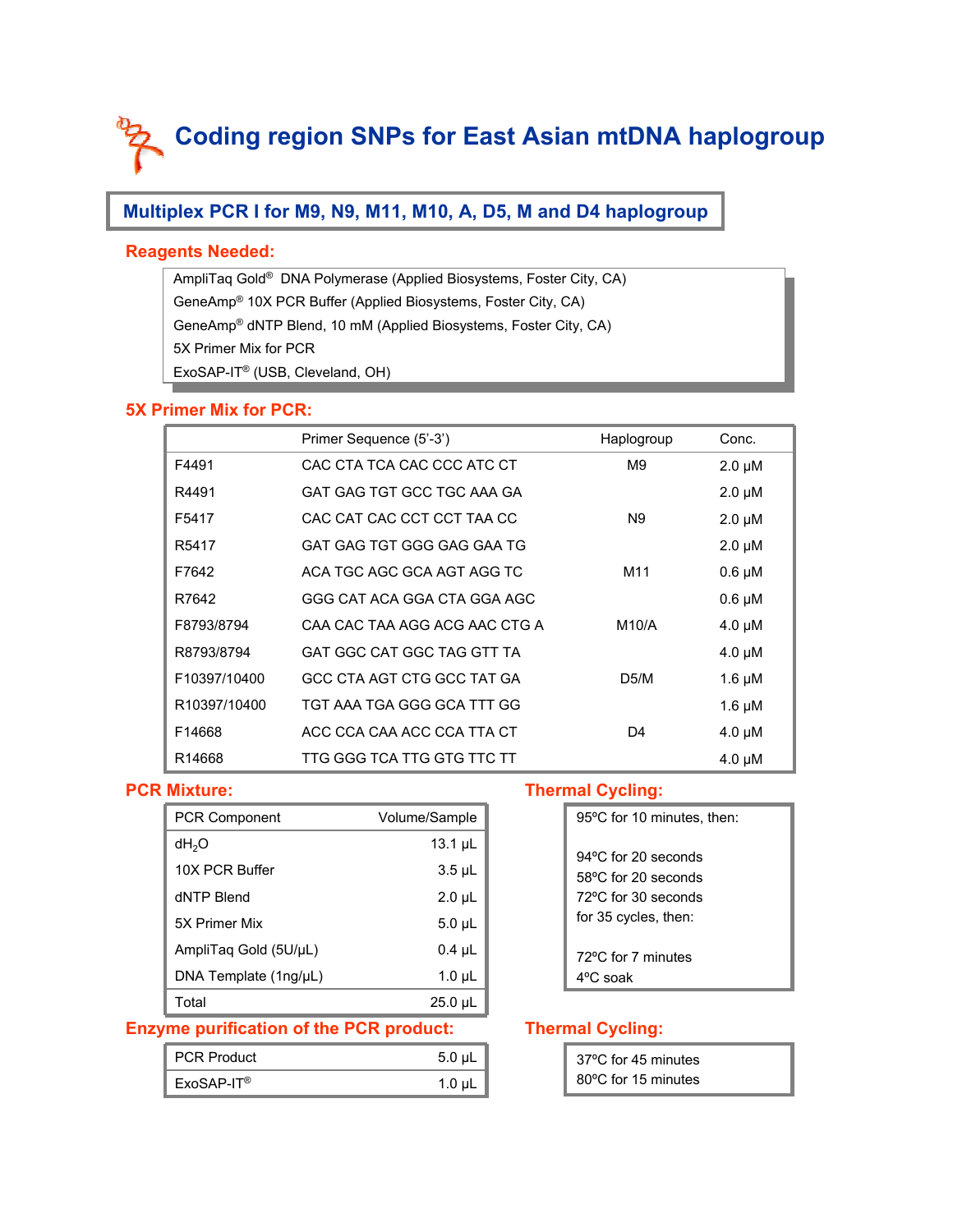## **Multiplex SBE I for M9, N9, M11, M10, A, D5, M and D4 haplogroup**

#### **Reagents Needed:**

ABI PRISM® SNaPshot™ Multiplex Kit (Applied Biosystems, Foster City, CA) ABI PRISM® SNaPshot™ Multiplex Kit (Applied Biosystems, Foster City, CA) 5X Sequencing Buffer: 400 mM Tris-Cl (pH 9.0), 10mM MgCl2 5X Sequencing Buffer: 400 mM Tris-Cl (pH 9.0), 10mM MgCl2 10X Primer Mix for SNaPshot Reaction SAP (USB, Cleveland, OH) or CIP (Promega, Madison, WI) SAP (USB, Cleveland, OH) or CIP (Promega, Madison, WI) 10X Primer Mix for SNaPshot Reaction

#### **10X Primer Mix for SBE:**

|                    | Primer Sequence (5'-3')                          | Haplogroup      | Variation Conc.   |              |
|--------------------|--------------------------------------------------|-----------------|-------------------|--------------|
| S4491              | (T) <sub>26</sub> GAATCCCCTGGCCCAACCC            | M <sub>9</sub>  | $G \rightarrow A$ | $1.2 \mu M$  |
| S5417              | (T) <sub>35</sub> CATATCTAACAACGTAAAAATAAAATGACA | N <sub>9</sub>  | $G \rightarrow A$ | $1.2 \mu M$  |
| S7642              | (T) <sub>31</sub> GCTACTTCCCCTATCATAGAAGA        | M <sub>11</sub> | $G \rightarrow A$ | $2.4 \mu M$  |
| S8793              | (T) <sub>26</sub> CTAACCTCCTCGGACTCCTGCC         | M10             | $T\rightarrow C$  | $14.0 \mu M$ |
| S8794              | (T) <sub>38</sub> GTGGTTGGTGTAAATGAGT            | A               | $C \rightarrow T$ | $1.0 \mu M$  |
| S10397             | (T) <sub>8</sub> CTATGAGTGACTACAAAAAGGATTAGACTG  | D5              | $A \rightarrow G$ | $4.4 \mu M$  |
| S <sub>10400</sub> | ATTCGTTTTGTTTAAACTATATACCAATTC                   | м               | $C \rightarrow T$ | $0.4 \mu M$  |
| S <sub>14668</sub> | (T) <sub>11</sub> CCACACTCAACAGAAACAAAGCATA      | D4              | $C \rightarrow T$ | $2.0 \mu M$  |

#### **SBE Mixture:**

| <b>PCR Component</b>                         | Volume/Sample     | 96°C for 10 seconds                         |
|----------------------------------------------|-------------------|---------------------------------------------|
| dH <sub>2</sub> O                            | $5.0 \mu L$       | 50°C for 5 seconds                          |
| 5X Sequencing Buffer                         | $2.0 \mu L$       | 60°C for 30 seconds<br>for 25 cycles, then: |
| <b>SNaPshot Multiplex Ready Reaction Mix</b> | $1.0 \mu L$       |                                             |
| 10X Primer Mix                               | $1.0 \mu L$       | $4^{\circ}$ C soak                          |
| <b>PCR Product</b>                           | $1.0 \mu L$       |                                             |
| Total                                        | 10.0 <sub>µ</sub> |                                             |

#### **Thermal Cycling:**

| 96°C for 10 seconds          |
|------------------------------|
| $50^{\circ}$ C for 5 seconds |
| 60°C for 30 seconds          |
| for 25 cycles, then:         |
|                              |
| $4^{\circ}$ C soak           |
|                              |

#### **Post-Extension Treatment:**

| <b>SNaPshot Reaction Product</b> | 10.0 $\mu$ L |
|----------------------------------|--------------|
| SAP or CIP                       | $0.5 \mu L$  |

| 37°C for 45 minutes |  |
|---------------------|--|
| 80°C for 15 minutes |  |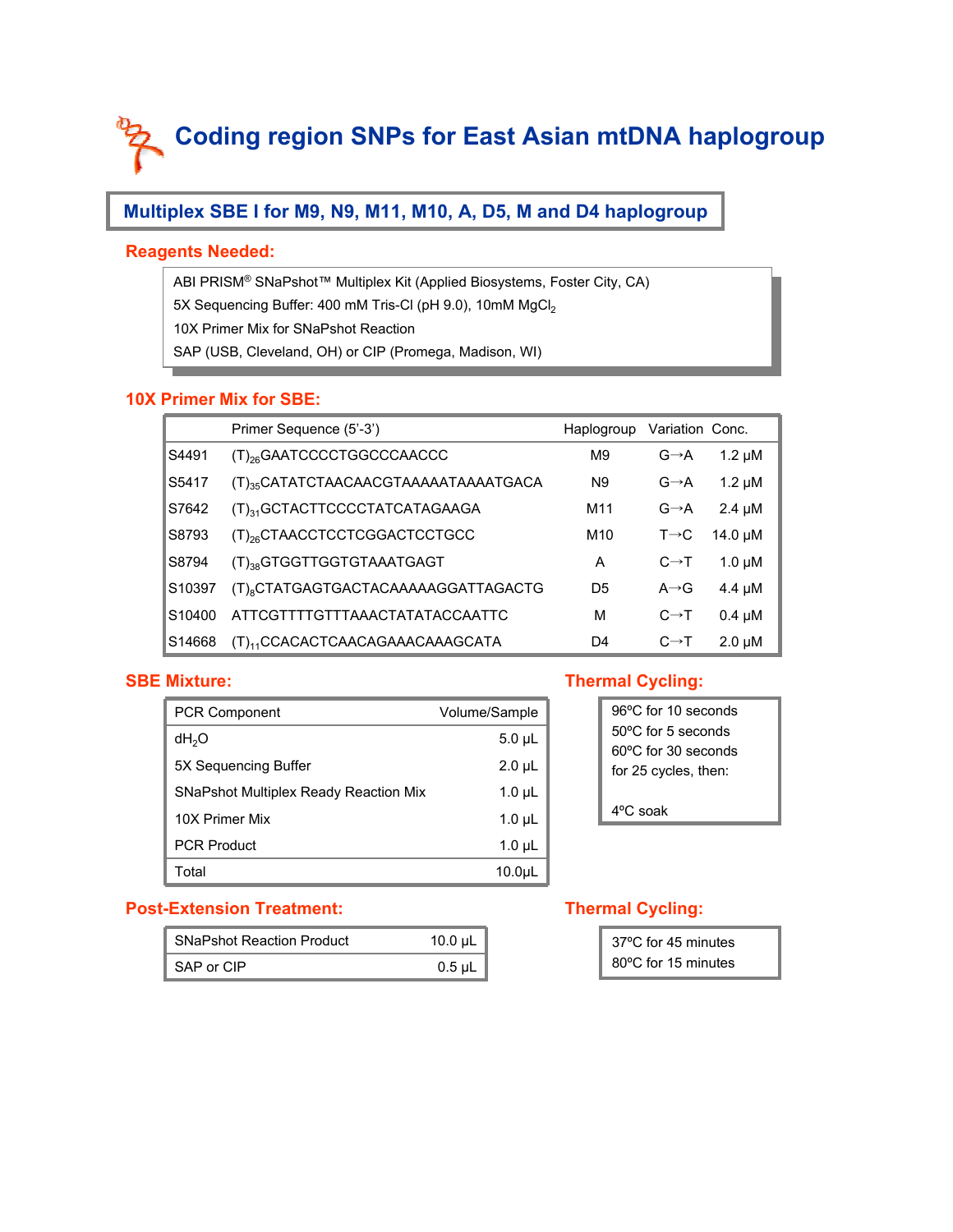## **Multiplex PCR II for R9, G, D, M8, B, M7 and R haplogroup**

#### **Reagents Needed:**

AmpliTaq Gold® DNA Polymerase (Applied Biosystems, Foster City, CA) AmpliTaq Gold® DNA Polymerase (Applied Biosystems, Foster City, CA) GeneAmp® 10X PCR Buffer (Applied Biosystems, Foster City, CA) GeneAmp® 10X PCR Buffer (Applied Biosystems, Foster City, CA) GeneAmp® dNTP Blend, 10 mM (Applied Biosystems, Foster City, CA) GeneAmp® dNTP Blend, 10 mM (Applied Biosystems, Foster City, CA)  $\frac{1}{2}$  Primer Mix for PCR ExoSAP-IT® (USB, Cleveland, OH) ExoSAP-IT® (USB, Cleveland, OH) 5X Primer Mix for PCR

#### **5X Primer Mix for PCR:**

|                    | Primer Sequence (5'-3')       | Haplogroup     | Conc.       |
|--------------------|-------------------------------|----------------|-------------|
| F3970              | GGC TTC AAC ATC GAA TAC GC    | R <sub>9</sub> | $2.0 \mu M$ |
| R3970              | CAG GGG AGA GTG CGT YAT A     |                | $2.0 \mu M$ |
| F4833/4883         | GTC CCA GAG GTT ACC CAA GG    | G/D            | $2.0 \mu M$ |
| R4833/4883         | GGC TTA CGT TTA GTG AGG GAG A |                | $2.0 \mu M$ |
| F7196              | AGA CCA AAC CTA CGC CAA AA    | M8             | $2.0 \mu M$ |
| R7196              | CAT CGG GGT AGT CCG AGT AA    |                | $2.0 \mu M$ |
| F8281-8289d        | AGG GCC CGT ATT TAC CCT AT    | B              | $4.0 \mu M$ |
| R8281-8289d        | TTT AGT TGG GGC ATT TCA CTG   |                | $4.0 \mu M$ |
| F9824              | GGC ATC TAC GGC TCA ACA TT    | M7             | $2.0 \mu M$ |
| R9824              | ATT AGT TGG CGG ATG AAG CA    |                | $2.0 \mu M$ |
| F <sub>12705</sub> | TGT TCG TTA CAT GGT CYA TCA   | R              | $2.5 \mu M$ |
| R <sub>12705</sub> | TCT CAG CCG ATG AAC AGT TG    |                | $2.5 \mu M$ |

#### **PCR Mixture:**

| <b>PCR Component</b>  | Volume/Sample |
|-----------------------|---------------|
| dH <sub>2</sub> O     | $13.1 \mu L$  |
| 10X PCR Buffer        | $3.5 \mu L$   |
| dNTP Blend            | $2.0 \mu L$   |
| 5X Primer Mix         | $5.0 \mu L$   |
| AmpliTag Gold (5U/µL) | $0.5$ µL      |
| DNA Template (1ng/µL) | $1.0 \mu L$   |
| Total                 | $25.0 \mu L$  |

#### **Thermal Cycling:**

| 95°C for 10 minutes, then:    |
|-------------------------------|
| 94 $\degree$ C for 20 seconds |
| 58°C for 20 seconds           |
| $72^{\circ}$ C for 30 seconds |
| for 35 cycles, then:          |
|                               |
| 72°C for 7 minutes            |
| 4ºC soak                      |

#### **Enzyme purification of the PCR product:**

| <b>PCR Product</b> | $5.0 \mu L$ |
|--------------------|-------------|
| $ExoSAP-IT®$       | $1.0 \mu L$ |

| 37°C for 45 minutes |  |
|---------------------|--|
| 80°C for 15 minutes |  |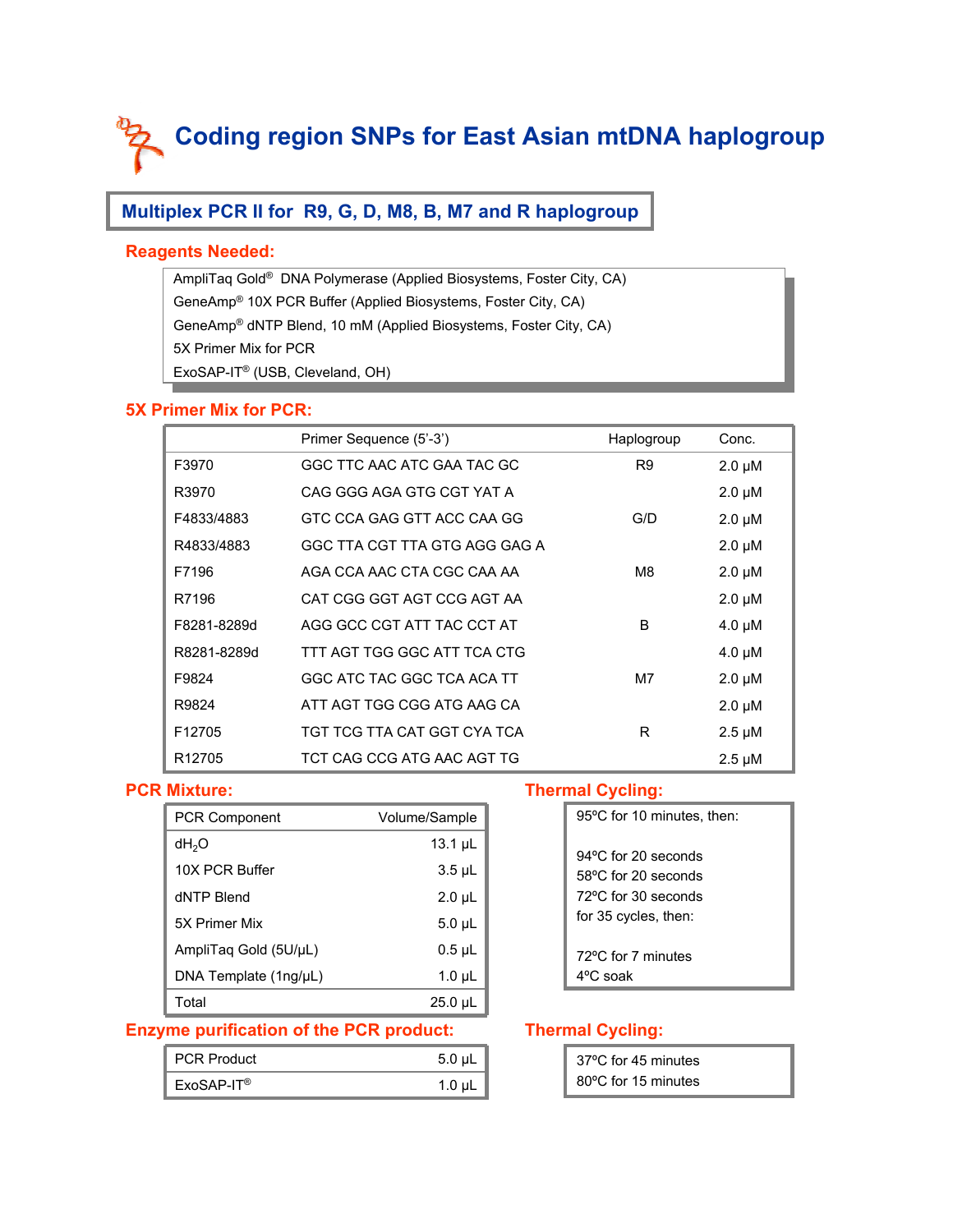## **Multiplex SBE II for R9, G, D, M8, B, M7 and R haplogroup**

#### **Reagents Needed:**

ABI PRISM® SNaPshot™ Multiplex Kit (Applied Biosystems, Foster City, CA) ABI PRISM® SNaPshot™ Multiplex Kit (Applied Biosystems, Foster City, CA) 5X Sequencing Buffer: 400 mM Tris-Cl (pH 9.0), 10mM MgCl2 5X Sequencing Buffer: 400 mM Tris-Cl (pH 9.0), 10mM MgCl2 10X Primer Mix for SNaPshot Reaction SAP (USB, Cleveland, OH) or CIP (Promega, Madison, WI) SAP (USB, Cleveland, OH) or CIP (Promega, Madison, WI) 10X Primer Mix for SNaPshot Reaction

#### **10X Primer Mix for SBE:**

|             | Primer Sequence (5'-3')                             | Haplogroup     | Variation Conc.   |                          |
|-------------|-----------------------------------------------------|----------------|-------------------|--------------------------|
| S3970       | (T) <sub>27</sub> GGTGTATTCGGCTATGAAGAATA           | R <sub>9</sub> | $C \rightarrow T$ | $1.0 \mu M$              |
| S4833       | (T) <sub>8</sub> GTCCCAGAGGTTACCCAAGGC              | G              | $A \rightarrow G$ | 5.0 $\mu$ M              |
| S4883       | (T) <sub>4</sub> CACATGACAAAAACTAGCCCC              | D              | $C \rightarrow T$ | 1.0 $\mu$ M              |
| S7196       | (T) <sub>15</sub> TAACTTTCTTCCCACAACACTTTCT         | M <sub>8</sub> |                   | $C \rightarrow A$ 2.0 µM |
| S8281-8289d | (T) <sub>35</sub> GTGGGCTCTAGAGGGGGT                | B              | Del 9bp 6.0 µM    |                          |
| S9824       | (T) <sub>9</sub> GAAAGTTGAGCCAATAATGACGTG           | M7             | $T\rightarrow C$  | 9.0 µM                   |
| S12705      | (T) <sub>12</sub> AAACATTAATCAGTTCTTCAAATATCTACTCAT | R              | $T\rightarrow C$  | $2.0 \mu M$              |

#### **SBE Mixture:**

| <b>PCR Component</b>                         | Volume/Sample     |  |
|----------------------------------------------|-------------------|--|
| dH <sub>2</sub> O                            | $5.0 \mu L$       |  |
| 5X Sequencing Buffer                         | $2.0 \mu L$       |  |
| <b>SNaPshot Multiplex Ready Reaction Mix</b> | $1.0 \mu L$       |  |
| 10X Primer Mix                               | $1.0 \mu L$       |  |
| <b>PCR Product</b>                           | $1.0 \mu L$       |  |
| Total                                        | 10.0 <sub>µ</sub> |  |

#### **Post-Extension Treatment:**

| <b>SNaPshot Reaction Product</b> | 10.0 $\mu$ L |
|----------------------------------|--------------|
| SAP or CIP                       | $0.5 \mu L$  |

#### **Thermal Cycling:**

| 96°C for 10 seconds           |
|-------------------------------|
| $50^{\circ}$ C for 5 seconds  |
| $60^{\circ}$ C for 30 seconds |
| for 25 cycles, then:          |
|                               |
| $4^{\circ}$ C soak            |

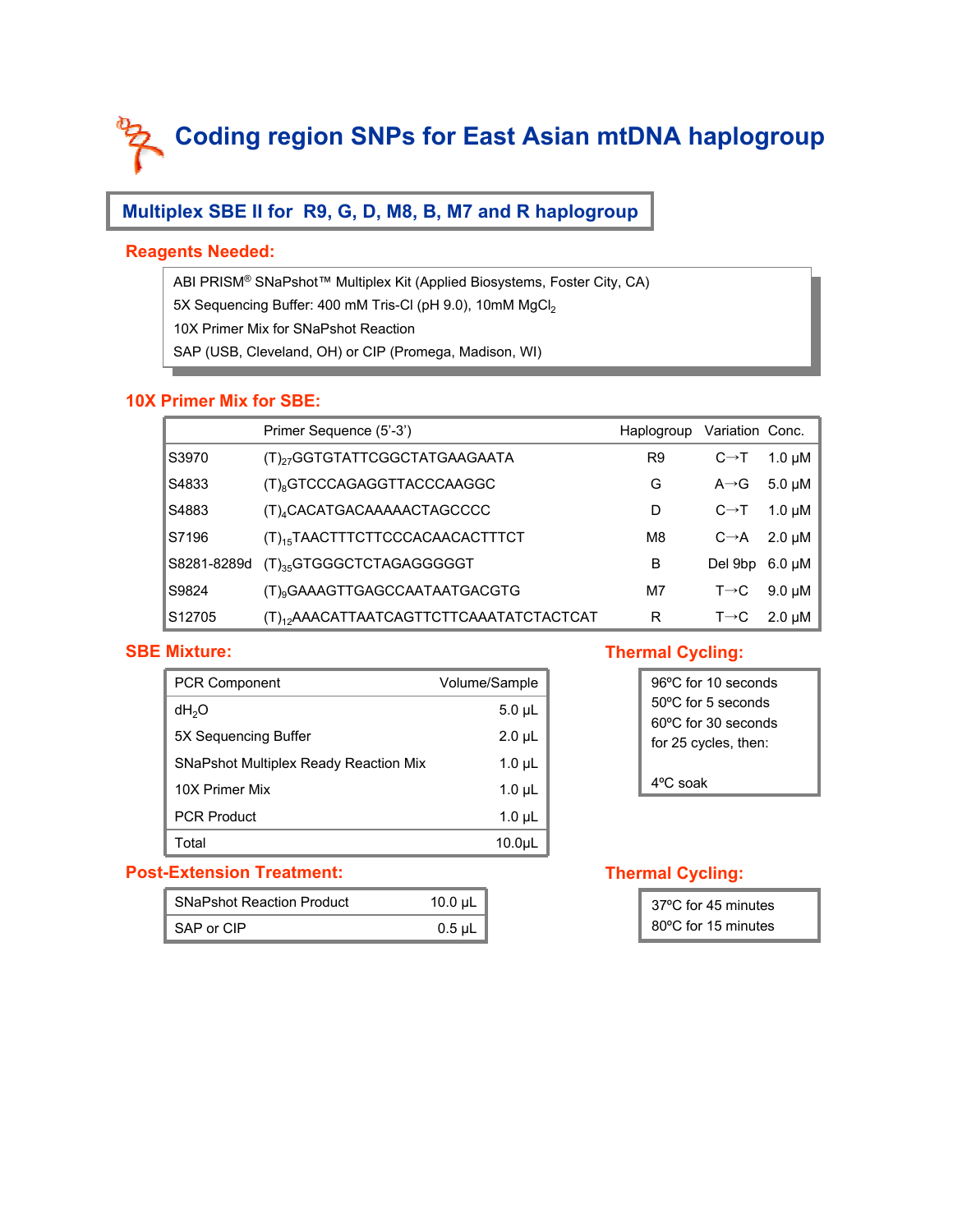## **Multiplex PCR III for D4, D4h, D4b, D4g, D4e, D4j and D4a haplogroup**

#### **Reagents Needed:**

AmpliTaq Gold® DNA Polymerase (Applied Biosystems, Foster City, CA) AmpliTaq Gold® DNA Polymerase (Applied Biosystems, Foster City, CA) GeneAmp® 10X PCR Buffer (Applied Biosystems, Foster City, CA) GeneAmp® 10X PCR Buffer (Applied Biosystems, Foster City, CA) GeneAmp® dNTP Blend, 10 mM (Applied Biosystems, Foster City, CA) GeneAmp® dNTP Blend, 10 mM (Applied Biosystems, Foster City, CA)  $\frac{1}{2}$  Primer Mix for PCR ExoSAP-IT® (USB, Cleveland, OH) ExoSAP-IT® (USB, Cleveland, OH) 5X Primer Mix for PCR

#### **5X Primer Mix for PCR:**

|                    | Primer Sequence (5'-3')       | Haplogroup | Conc.       |
|--------------------|-------------------------------|------------|-------------|
| F3010              | GGG ATA ACA GCG CAA TCC TA    | D4         | $2.0 \mu M$ |
| R3010              | TCG TTG AAC AAA CGA ACC TT    |            | $2.0 \mu M$ |
| F5048              | CCA TCA TAG CAG GCA GTT GA    | D4h        | $2.0 \mu M$ |
| R5048              | TGG TTA TGT TAG GGT TGT ACG G |            | $2.0 \mu M$ |
| F8020              | CGA CTA CGG CGG ACT AAT CT    | D4b        | $4.0 \mu M$ |
| R8020              | TTA TAC GAA TGG GGG CTT CA    |            | $4.0 \mu M$ |
| F8701              | CGA CTA ATC ACC ACC CAA CA    | D4q        | $0.5 \mu M$ |
| R8701              | TCC GAG GAG GTT AGT TGT GG    |            | $0.5 \mu M$ |
| F11215             | CCA CAC TTA TCC CCA CCT TG    | D4e        | $1.0 \mu M$ |
| R <sub>11215</sub> | AGT GCG ATG AGT AGG GGA AG    |            | $1.0 \mu M$ |
| F11696             | CAG CCA TTC TCA TCC AAA CC    | D4j        | $3.0 \mu M$ |
| R11696             | GCG TTC GTA GTT TGA GTT TGC   |            | $3.0 \mu M$ |
| F14979             | GCC ATG CAC TAC TCA CCA GA    | D4a        | $2.0 \mu M$ |
| R <sub>14979</sub> | AGA ATA TTG AGG CGC CAT TG    |            | $2.0 \mu M$ |

#### **PCR Mixture:**

| <b>PCR Component</b>    | Volume/Sample |
|-------------------------|---------------|
| dH <sub>2</sub> O       | $12.5$ µL     |
| 10X PCR Buffer          | $3.5 \mu L$   |
| dNTP Blend              | $2.0 \mu L$   |
| 5X Primer Mix           | $5.0 \mu L$   |
| AmpliTag Gold (5U/µL)   | $0.5$ µL      |
| DNA Template $(1ng/µL)$ | $1.0 \mu L$   |
| Total                   | $25.0 \mu L$  |

#### **Enzyme purification of the PCR product:**

| <b>PCR Product</b> | $5.0 \mu L$ |
|--------------------|-------------|
| $ExoSAP-IT®$       | 1.0 $\mu$ L |

#### **Thermal Cycling:**

| 95°C for 10 minutes, then:                                                  |
|-----------------------------------------------------------------------------|
| $94^{\circ}$ C for 20 seconds<br>58°C for 20 seconds<br>72°C for 30 seconds |
| for 35 cycles, then:<br>72°C for 7 minutes<br>$4^{\circ}$ C soak            |
|                                                                             |

| 37°C for 45 minutes |  |
|---------------------|--|
| 80°C for 15 minutes |  |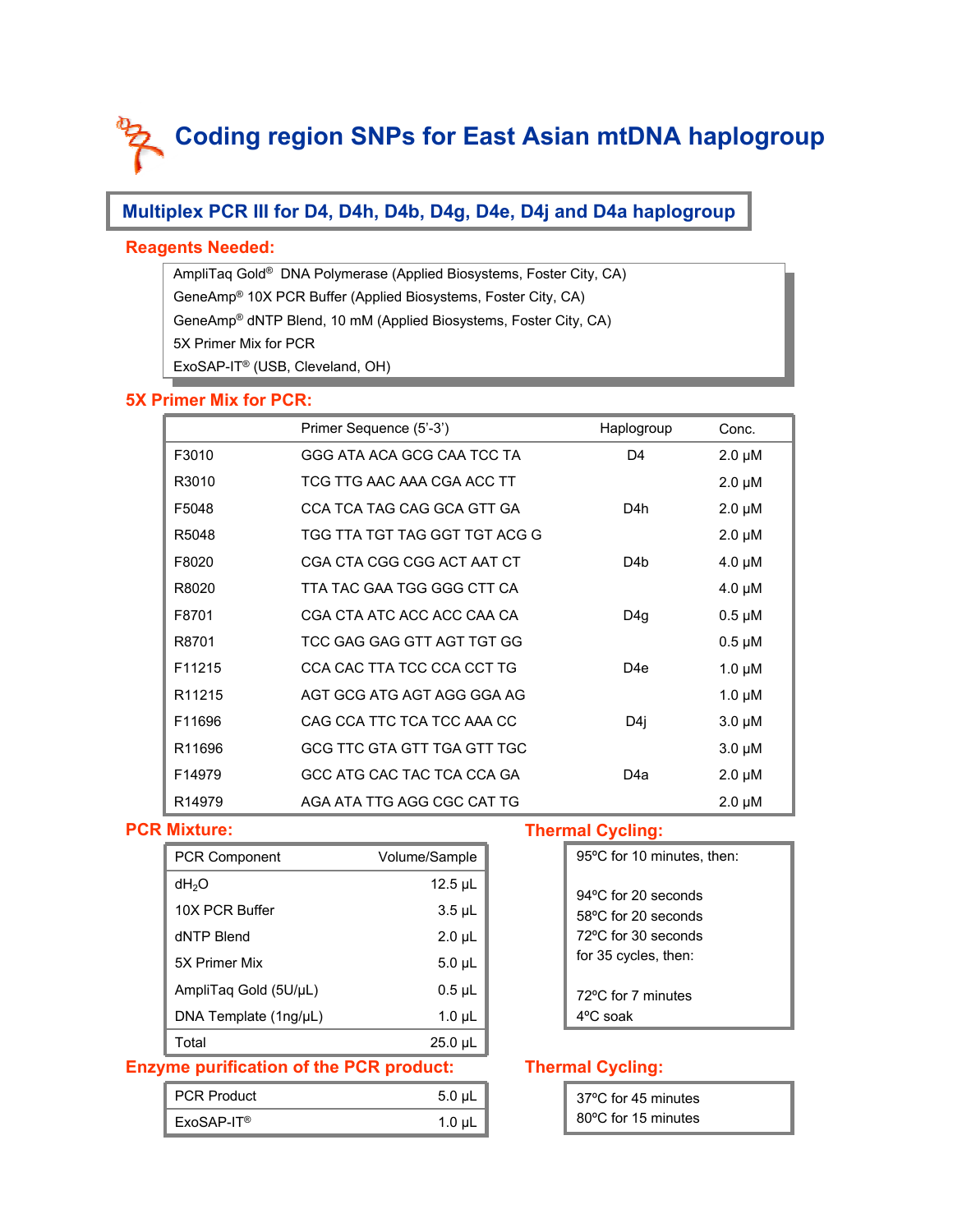## **Multiplex SBE III for D4, D4h, D4b, D4g, D4e, D4j and D4a haplogroup**

#### **Reagents Needed:**

ABI PRISM® SNaPshot™ Multiplex Kit (Applied Biosystems, Foster City, CA) ABI PRISM® SNaPshot™ Multiplex Kit (Applied Biosystems, Foster City, CA) 5X Sequencing Buffer: 400 mM Tris-Cl (pH 9.0), 10mM MgCl2 5X Sequencing Buffer: 400 mM Tris-Cl (pH 9.0), 10mM MgCl2 10X Primer Mix for SNaPshot Reaction SAP (USB, Cleveland, OH) or CIP (Promega, Madison, WI) SAP (USB, Cleveland, OH) or CIP (Promega, Madison, WI) 10X Primer Mix for SNaPshot Reaction

#### **10X Primer Mix for SBE:**

|        | Primer Sequence (5'-3')                          | Haplogroup      | Variation         | Conc.       |
|--------|--------------------------------------------------|-----------------|-------------------|-------------|
| S3010  | (T) <sub>5</sub> TTTAATAGCGGCTGCACCAT            | D4              | $G \rightarrow A$ | $0.5 \mu M$ |
| S5048  | (T) <sub>22</sub> TTACCCACATAGGATGAATAATAGCAGT   | D4h             | $T\rightarrow C$  | $2.0 \mu M$ |
| S8020  | (T) <sub>13</sub> TTATACGAATGGGGGCTTCAAT         | D4 <sub>b</sub> | $G \rightarrow A$ | $5.0 \mu M$ |
| S8701  | (T) <sub>18</sub> CTAATCAAACTAACCTCAAAACAAATGATA | D4q             | $G \rightarrow A$ | $5.0 \mu M$ |
| S11215 | (T) <sub>17</sub> CGCAGGCACATACTTCCTATTCTA       | D <sub>4e</sub> | $C \rightarrow T$ | $2.0 \mu M$ |
| S11696 | (T) <sub>32</sub> CGTGGGCGATTATGAGAATGA          | D4i             | $G \rightarrow A$ | $2.0 \mu M$ |
| S14979 | (T) <sub>5</sub> CATTGGCGTGAAGGTAGCGGATG         | D4a             | $T\rightarrow C$  | $2.0 \mu M$ |

#### **SBE Mixture:**

| <b>PCR Component</b>                         | Volume/Sample |  |
|----------------------------------------------|---------------|--|
| dH <sub>2</sub> O                            | $5.0 \mu L$   |  |
| 5X Sequencing Buffer                         | $2.0 \mu L$   |  |
| <b>SNaPshot Multiplex Ready Reaction Mix</b> | $1.0 \mu L$   |  |
| 10X Primer Mix                               | $1.0 \mu L$   |  |
| <b>PCR Product</b>                           | $1.0 \mu L$   |  |
| Total                                        | 10.0µL        |  |

#### **Post-Extension Treatment:**

| <b>SNaPshot Reaction Product</b> | 10.0 $\mu$ L |  |
|----------------------------------|--------------|--|
| SAP or CIP                       | $0.5$ µL     |  |

#### **Thermal Cycling:**

| 96°C for 10 seconds           |
|-------------------------------|
| $50^{\circ}$ C for 5 seconds  |
| $60^{\circ}$ C for 30 seconds |
| for 25 cycles, then:          |
|                               |
| $4^{\circ}$ C soak            |

#### **Thermal Cycling:**

37ºC for 45 minutes 80ºC for 15 minutes